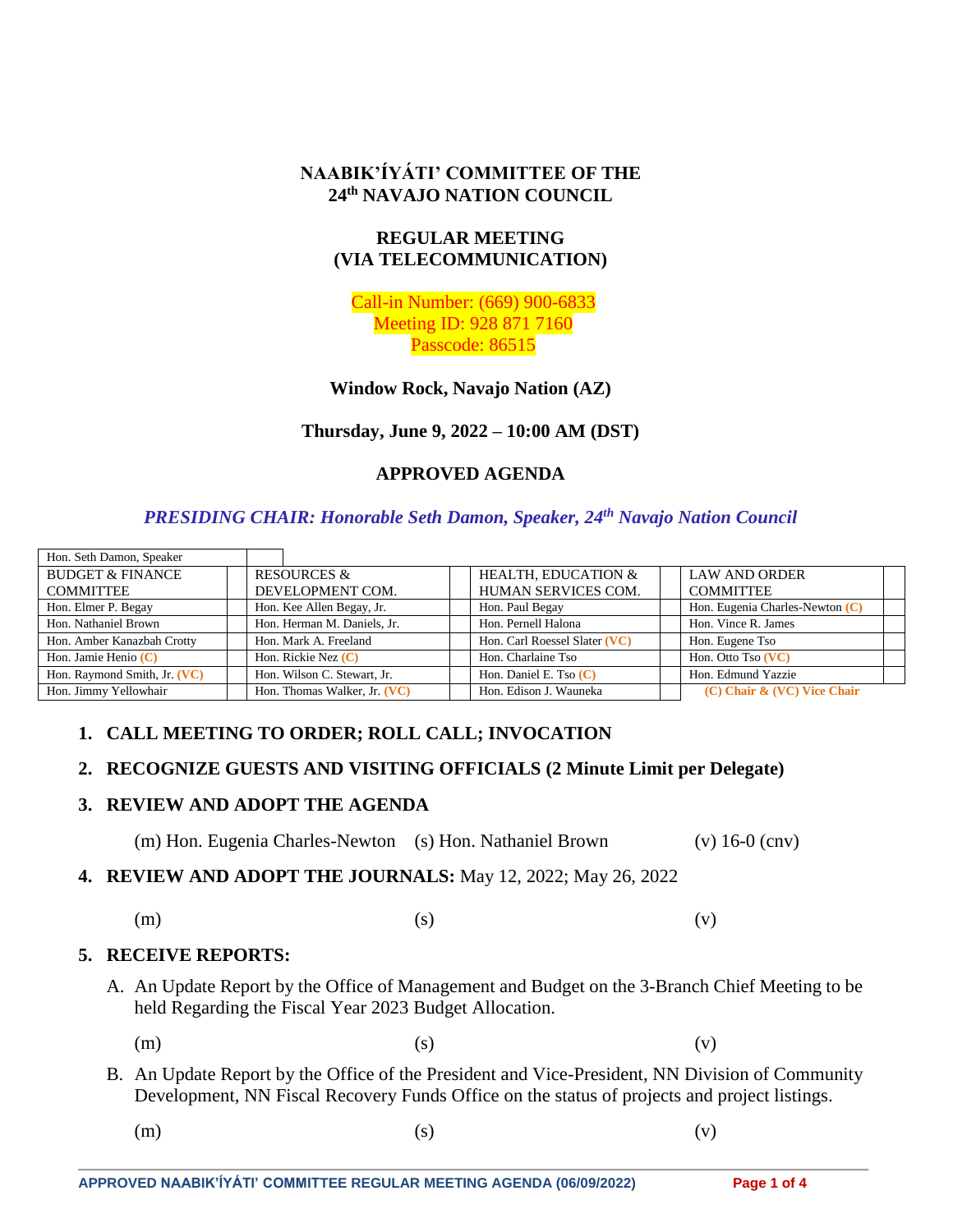## **6. OLD BUSINESS:** NONE

### **7. NEW BUSINESS:**

## A. *CONSENT AGENDA*

**LEGISLATION 0062-22:** An Act Relating to the Resources and Development and Naabik'íyáti' Committees; Amending CJA-01-21 and NABIS-36-21 to Extend the Deadlines for the Expenditure of Síhasin Funds for Chapter Heavy Equipment Purchases and for the Department of Water Resources Emergency Projects

#### *SPONSOR: Honorable Mark A. Freeland CO-SPONSOR: Honorable Wilson C. Stewart, Jr. CO-SPONSOR: Honorable Eugene Tso*

**LEGISLATION 0097-22:** An Action Relating to Health, Education, and Human Services and Naabik'íyáti' Committees; Approving the Dilkon Medical Center Transfer Agreement Between the U.S. Department of Health and Human Services Indian Health Service and the Winslow Indian Health Care Center, Inc.; and Authorizing the Winslow Indian Health Care Center, Inc. to assume Operation and Maintenance of the Dilkon Medical Center after Winslow Indian Health Care Center, Inc., Acceptance *SPONSOR: Honorable Thomas Walker, Jr.*

# *CO-SPONSOR: Honorable Pernell Halona CO-SPONSOR: Honorable Daniel E. Tso*

**LEGISLATION 0040-22:** An Act Relating to Resources and Development, Health, Education and Human Services, Law and Order, Budget and Finance, and Naabik'íyáti' Committees and the Navajo Nation Council; Establishing the San Juan River Mitigation Fund; Directing that Monies Received from In Re: Gold King Mine Release In San Juan County, Colorado, on August 5, 2015, NO. 1:18-md-02824 (D.N.M.) and Underlying and Related Actions Be Deposited in the San Juan River Mitigation Fund After Reimbursement of Litigation Costs

#### *SPONSOR: Honorable Rickie Nez CO-SPONSOR: Honorable Seth Damon*

**LEGISLATION 0074-22:** An Action Relating to Resources and Development Committee and the Naabik'íyáti' Committee; Opposing the United States Secretary of the Interior's Efforts to Assess Operations and Maintenance User Fees on the Navajo Agricultural Products Industry (NAPI) and Water Users for the Navajo Indian Irrigation Project (NIIP)

## *SPONSOR: Honorable Pernell Halona CO-SPONSOR: Honorable Raymond Smith, Jr.*

**LEGISLATION 0083-22:** An Action Relating to Naabik'íyáti' Committee; Requesting the Bureau of Indian Affairs, Navajo Region, Division of Transportation to Change the Name of Navajo Route N110 in Fort Defiance Chapter (Arizona) from Kit Carson Road to Pete Price Road *SPONSOR: Honorable Wilson C. Stewart, Jr.*

**LEGISLATION 0088-22:** An Action Relating to the Health, Education and Human Services and Naabik'íyáti' Committees; Opposing Secretary of the U.S. Department of Veterans Affairs Recommendation in Closing Several Veterans Affairs Community-Based Outpatient Clinics Near the Navajo Nation Including the Gallup Community-Based Outpatient Clinic; Request the Air and Infrastructure Review Commission to Review and Recommend a Community-Based Outpatient Clinic or Similar VA Health Care Facility to be Established Within the Navajo Nation *SPONSOR: Honorable Eugenia Charles-Newton*

**APPROVED NAABIK'ÍYÁTI' COMMITTEE REGULAR MEETING AGENDA (06/09/2022) Page 2 of 4**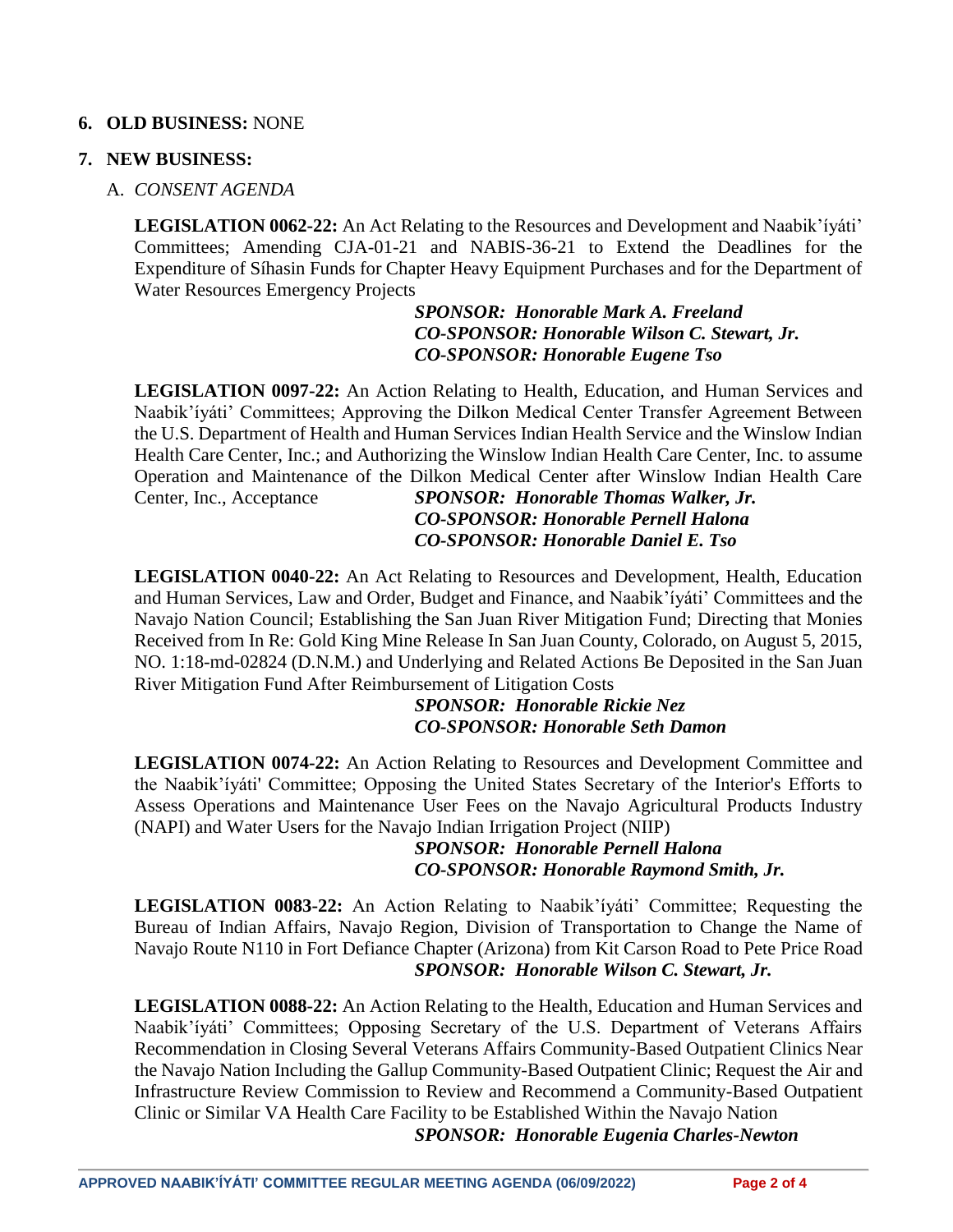#### *CO-SPONSOR: Honorable Daniel E. Tso*

**LEGISLATION 0090-22:** An Action Relating to Health Education and Human Services and Naabik'íyáti' Committees; Recognizing Utah Navajo Health System, Inc. as a Navajo Nation Authorized Designee for the Purpose(s) of Applying for the "Office for Victims of Crime Tribal Victim Services Set-Aside Formula Program"

# *SPONSOR: Honorable Amber Kanazbah Crotty CO-SPONSOR: Honorable Carl R. Slater CO-SPONSOR: Honorable Daniel E. Tso*

- (m)  $(s)$  (c)
- B. **LEGISLATION 0067-22:** An Act Relating to the Resources and Development, Budget and Finance, and Naabik'íyáti' Committees, and to the Navajo Nation Council; Allocating \$4,100,000 from the Síhasin Fund for a Proposed Apartment/Multipurpose Complex in Navajo, New Mexico; Approving the Related Expenditure Plan Pursuant to 12 N.N.C. § 2501 - § 2508

#### *SPONSOR: Honorable Wilson C. Stewart, Jr.*

- (m)  $(s)$  (c)
- 
- 
- C. **LEGISLATION 0060-22:** An Act Relating to the Health, Education, and Human Services, Resources and Development, Budget and Finance, and Naabik'íyáti' Committees, and the Navajo Nation Council; Approving \$4,000,000 from the Unreserved, Undesignated Fund Balance ("UUFB") for the 110 Navajo Nation Chapters' Summer 2022 Youth Employment Programs; Waiving 12 N.N.C. § 820(E), § 820(F), § 820(J), and § 820(L) to Allow Use of UUFB Funds for

Recurring Chapter Expenses *SPONSOR: Honorable Eugene Tso CO-SPONSOR: Honorable Kee Allen Begay, Jr. CO-SPONSOR: Honorable Mark A. Freeland CO-SPONSOR: Honorable Pernell Halona CO-SPONSOR: Honorable Carl R. Slater CO-SPONSOR: Honorable Raymond Smith, Jr. CO-SPONSOR: Honorable Wilson C. Stewart, Jr. CO-SPONSOR: Honorable Daniel E. Tso* (m)  $(s)$  (c)

D. **LEGISLATION 0063-22:** An Act Relating to the Resources and Development, Health, Education and Human Services, Budget and Finance, and Naabik'íyáti' Committees, and to the Navajo Nation Council; Approving \$1,600,000 Out of the Síhasin Fund to Cover the Funding Shortfall for the Ganado Chapter Senior & Veterans Center Project; Reapproving the Related Expenditure Plan Pursuant to 12 N.N.C. § 2501 - § 2508

#### *SPONSOR: Honorable Vince R. James*

(m)  $(s)$  (c)

E. **LEGISLATION 0076-22:** An Action Relating to Health, Education, and Human Services, Budget and Finance, and Naabik'íyáti' Committees and Navajo Nation Council; Approving \$9,910,040 from the Unreserved, Undesignated Fund Balance ("UUFB") to the Department of Personnel Management for \$1,500 Appreciation Rewards to Navajo Nation Employees for Working Throughout the COVID-19 Pandemic

> *SPONSOR: Honorable Mark A. Freeland CO-SPONSOR: Honorable Raymond Smith, Jr.*